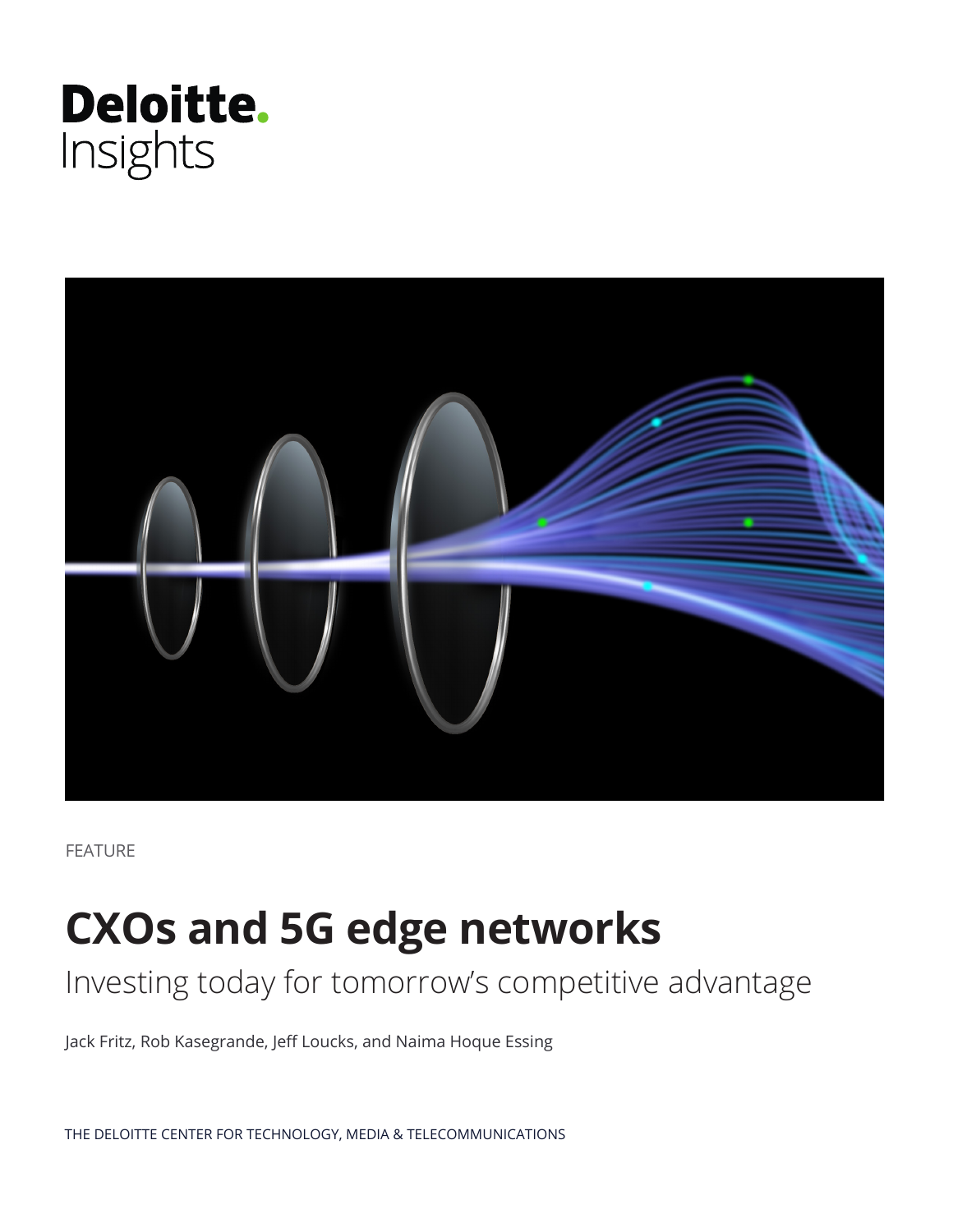As demand for more powerful networking and digital capabilities grows, 5G edge computing technologies can offer organizations the capabilities needed to unleash the next phases of innovation, efficiency, and agility. But organizations should act now to reap the benefits.

F OR C-SUITE LEADERS (CXOs), historic possibilities driven by digital innovation seem tantalizingly close. Leaders are increasingly developing ambitious business strategies to harness powerful, data-fueled technologies such as artificial intelligence (AI), analytics, and the Internet of Things (IoT) to turbocharge innovation, increase efficiency, and make their organizations more agile. They understand that today's digital strategies and investments can deliver tomorrow's competitive advantage.

Yet, challenges remain. Many of these best-laid plans remain just that—plans. Why? Often because existing networking capabilities grounded in older technologies such as 4G-LTE and centralized computing typically cannot move or analyze the growing data volumes quickly enough to feed datahungry apps and systems. Sure, they may meet today's data needs, but many of tomorrow's digital and business opportunities require greater data throughput—a reality that a growing number of executives recognize. In a recent Deloitte survey on advanced wireless adoption involving more than 400 global organizations, 76% of respondents said that deploying more powerful networking capabilities will be critical to their digital initiatives during the next three years.<sup>1</sup>

The good news for CXOs is that 5G and edge computing technologies can help keep data flowing and digital opportunities on track. Together, 5G and edge computing offer a platform that can provide the networking capacity needed to unleash the next phases of *innovation*, *efficiency*, and *agility*.

Some pioneering organizations are already exploring the possibilities. Fifty-eight percent of respondents' organizations are already running 5G pilots or deploying solutions.2 What's more, the number of organizations planning to use advanced wireless at the edge is also growing steadily.3

CXOs take note: The transition from 4G-LTE to 5G edge is not just a single step in a linear progression of digital innovation. Indeed, 5G edge technologies represent a quantum leap in networking capability—one that dramatically expands the spectrum of business possibilities. This leap includes faster speed, lower latency, and higher data throughput. Think of that AI initiative currently stuck in beta purgatory that could, if ever completed, use customer data to fuel development of new products and services. Or the IoT strategy that envisions analyzing real-time sensor data to boost efficiency and lower maintenance costs on the factory floor. Or the broad-scope digital transformation initiative that will power new products, services, and business models. 5G edge removes many looming networking constraints that can stymie digital progress.

The investments organizations make today in 5G edge are critical, not only to their ongoing digital transformation strategies, but more importantly to their future competitiveness (see sidebar, "Advanced wireless set to transform organizations and industries within three years").

**2**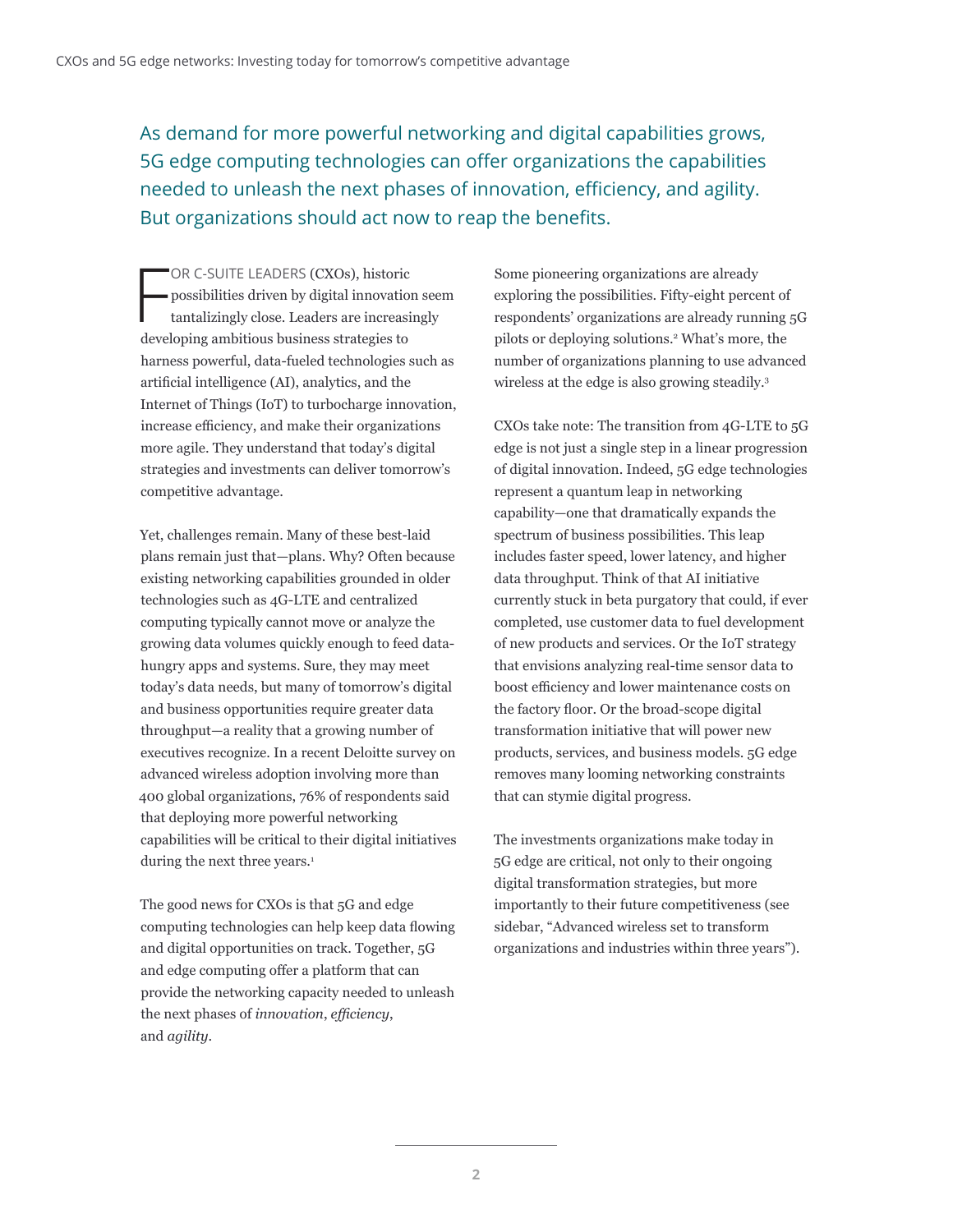#### **ADVANCED WIRELESS SET TO TRANSFORM ORGANIZATIONS AND INDUSTRIES WITHIN THREE YEARS**

According to [Deloitte's Global Study of](https://www2.deloitte.com/us/en/insights/industry/technology/global-5g-transformation.html) [Advanced Wireless Adoption](https://www2.deloitte.com/us/en/insights/industry/technology/global-5g-transformation.html?id=us:2em:3na:5gcxo:awa:di:061821), an overwhelming majority of networking executives expect advanced wireless technologies to transform both their enterprises and industries in the near term—noteworthy considering 5G and Wi-Fi 6 are the latest generations of technologies that have been evolving for decades.

Four in five respondents believe advanced wireless technologies will substantially transform their organization within three years, and nearly as many say the same about the effect on their industry (figure 1).

Because their industry peers will be transforming nearly as fast as their own organizations, many of these executives are likely feeling enormous competitive pressure to realize benefits quickly.

#### FIGURE 1

## **Most global networking executives believe advanced wireless will transform their organizations and industries within three years**

They anticipate spending an average of US\$149.7M on wireless over the next three years.

 $\bullet$  Organizational transformation  $\quadblacksquare$  Industry transformation



Notes: N=437 global networking executives; percentages may not total 100%, due to a small number who reported "Don't know." Source: Deloitte's Study of Advanced Wireless Adoption, Global Edition, 2021.

If you are a CXO, you will likely soon be called upon to make networking-related investments for your company's future competitiveness. While taking a wait-and-see approach may feel like the safest move, keep in mind that in the rapidly evolving arena of advanced networking technologies, the next two years will be critical. Infrastructure-led innovation typically has a twoto three-year lead time between when the infrastructure is deployed and new businesses

emerge and start to scale. We know from other emerging tech introductions—cloud and AI, for example—that those who invest early can reap a number of benefits, including having the flexibility to innovate and respond quickly to a changing business environment.

The time to invest in your organization's future is now.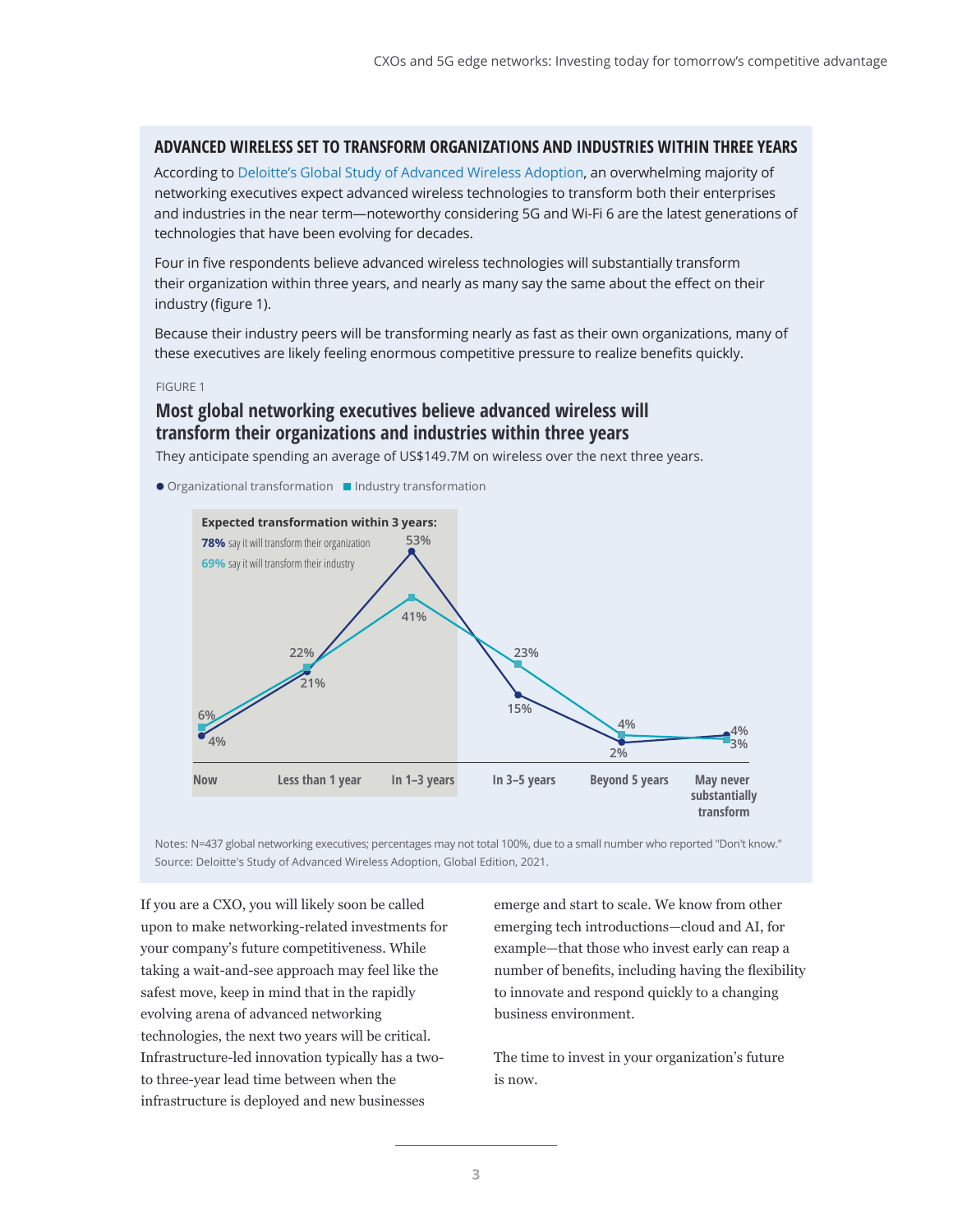# **5G edge + digital = opportunity**

Each generation of wireless networking technology has brought disruptive change and unprecedented business opportunity (figure 2). In the 2000s, 3G put data into the hands of mobile device users. In the 2010s, 4G and cloud computing offered mobile users the ability to access data anytime, anywhere and to act on that data.

Going forward, 5G edge will serve as a scalable, flexible connectivity and computing platform on which organizations can deploy an array of powerful digital technologies. These tools can help you glean valuable insights from mountains of customer and operational data; achieve cost efficiencies through automation; and create a nimble IT infrastructure that can adapt quickly when new opportunities arise.

Consider how the following 5G edge and digital possibilities could impact your bottom line:

**Capture cost savings in manufacturing and logistics with computer vision**. The

combination of software and hardware is making it possible to automatically extract, analyze, and understand useful information from a single digital image, a sequence of images, or an entire video. In the arena of disruptive digital technologies, computer vision can be a game changer. It supports real-time analysis and decision-making, allowing organizations—particularly those with thin margins—to control and automate some functions across the value chain, regardless of industry.4 For example, cameras are rapidly becoming ubiquitous and connected. Supply chain operators are placing them, in tandem with AI, throughout warehouses and freight yards to count stock. Other organizations are exploring computer vision use cases on factory floors and in offices to validate safety protocols and help maintain procedural compliance.<sup>5</sup>

**Innovate and automate with IoT, AI, analytics, and computer vision**. With 5G edge addressing long-standing constraints on data processing power, we expect new data-driven applications will lead to new business models and innovations within the next two years. In retail,

#### FIGURE 2

# **5G edge is the breakthrough enterprise technology that will unleash the next wave of exponential growth**



Source: Deloitte analysis.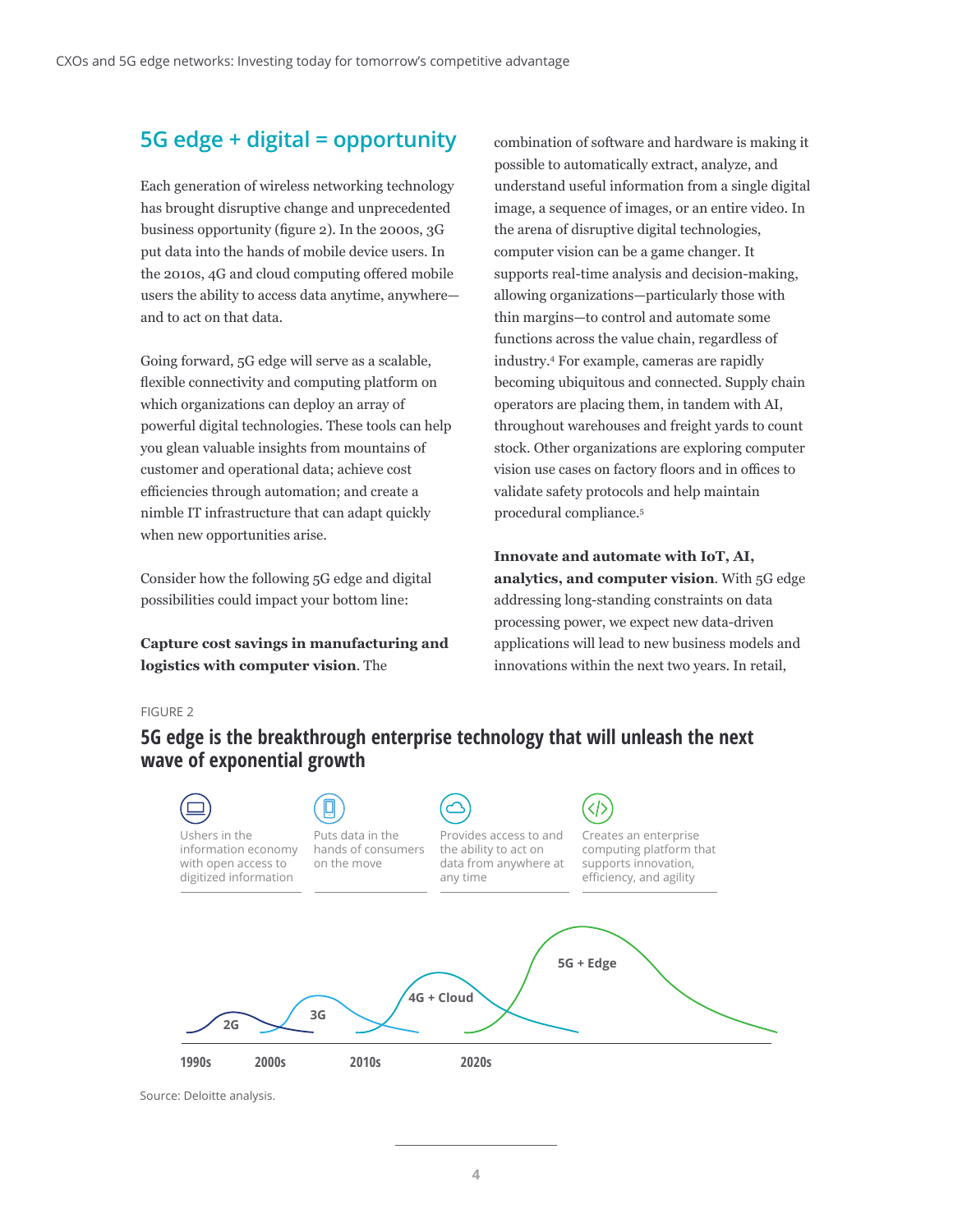this gold rush is already underway. A number of online and traditional retailers are exploring an alternative "grab and go" business model that leverages advanced networking, a variety of sophisticated sensors, and real-time analytics to deliver an "autonomous shopping experience." In other words, there are few, if any, employees on site because almost everything is automated. As a customer enters the store, IoT sensors and computer vision track the individual's movements and product selections, and analyze this information—along with the customer's purchase history—to suggest additional products and offer coupons. When the customer finishes shopping, the system senses the items selected, tallies their cost, and charges the amount owed to a payment account in the app. Not only do retailers increase efficiency by managing inventory in real time, they can also reduce payroll costs.<sup>6</sup>

#### **Increase productivity with autonomous**

**robots and vehicles**. For now, ignore the steady drip of sensational headlines about autonomous cars. The more intriguing stories—and the ones that directly relate to your future competitiveness describe how autonomous robots and heavy machinery are loading ships in Chinese and Dutch ports.7 Or how 5G edge is turbocharging robotic

deployments in Canada and the United States to create fully automated grocery warehouses and fulfillment centers.<sup>8</sup> These technologies can drive value by reducing direct and indirect operating costs and increasing revenue potential. They can lower labor costs and increase productivity by working around the clock. Likewise, "cobots" work alongside human workers, augmenting their performance. Their movements are programmable, which enables them to perform specific tasks such as sorting packages. In material transportation environments, cobots can zip past each other, people, or moving objects in a warehouse or on a factory floor thanks to advanced collision avoidance capabilities.9

#### **Optimize operations with digital twins**.

Digital twin technology makes it possible to build a digital replica of a single process or an entire operation. This data-hungry tool can help optimize supply chains, distribution and fulfillment operations, and even hospitals. As an example of how this works, let's say a global consumer products manufacturer creates virtual models of dozens of its factories. At each location, IoT sensors embedded in factory machines feed performance data into AI and machine learning applications for analysis. The analyzed operational

### **5G EDGE AND HEALTH CARE: REIMAGINING THE PATIENT EXPERIENCE AND HOSPITAL DESIGN**

5G edge, AR, and precision robotics are already redefining the activity chain of diagnosis, treatment, and recovery for providing individualized health care. In each phase, health care providers can use a variety of digital tools to harness the power of data for greater insight into a patient's history, diagnosis, and prognosis. Advanced networking and digital technology are also driving improvements in remote care. For example, surgeons can now operate on patients who are in another location. 3D cameras provide a surgeon with a magnified 360-degree, augmented view of the area requiring surgery. Using controls, the surgeon manipulates robotic arms with surgical instruments to perform the operation. With its characteristic low latency and high throughput of data, 5G edge makes such high-precision tasks possible.<sup>10</sup> Beyond patient care, there will likely be significant investments made in hospital infrastructure during the next decade as new hospitals are built and existing hospitals are upgraded. Planners and architects can create a digital twin of hospital blueprints. Using budgetary, patient demographic, operational, and other data, they will be able to optimize the design to better accommodate patient needs and increase operational efficiency under various scenarios. Think of this as war gaming for next-generation hospital design.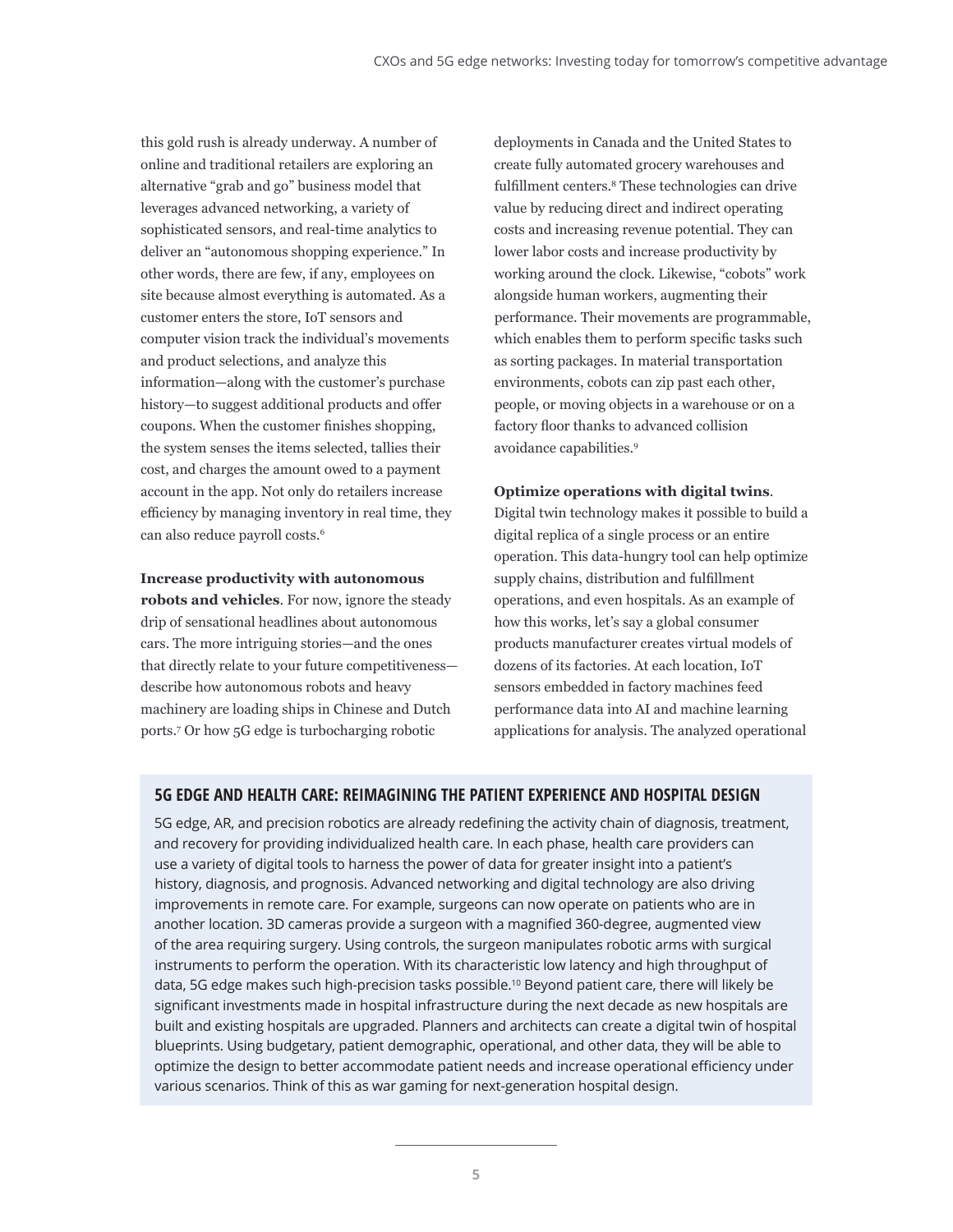information is fed into digital twin simulations, which then identify opportunities for workers to perform predictive maintenance, optimize output, and limit waste from substandard products. Taken together, these opportunities can have a major positive impact on efficiency and cost.

**Build resilience and agility with cloudbased, software-driven network capabilities**. COVID-19's rapid-fire disruption of supply networks, working models, and markets threw the business value of resilience into sharp relief. Across industries, we saw how companies with flexible network architectures adapted quickly to new realities. For example, hospitals set up remote triage facilities that were connected to the necessary systems, often in less than 24 hours. Organizations of all stripes spun up network connectivity and tools seemingly overnight to support the new work-from-home requirement. Flexible digital supply networks bent, but didn't break. In these organizations, critical data continued to flow where and when it was needed. As the dust from a challenging year settles, it has become clear that building network resilience is no longer just about planning for disaster. Indeed, in an increasingly untethered, data-addicted global economy, it is just good business.

**Transform in-demand supply networks with edge computing**. In the arena of data management, time is money. Time-sensitive data can lose all value after it is generated, often within milliseconds. Therefore, the speed at which organizations can convert data into insights and then into action across their supply chains is often mission critical. Edge computing can accelerate this process by moving processing and storage capacity closer to the source of data, allowing for processing, analysis, and dissemination in real time where and when needed.<sup>11</sup>

In each of these examples, 5G and edge computing unlock improvements from digital technology at scale. The whole concept of smart manufacturing,

autonomous retail, and other emerging models is that you are connecting data and digital assets for actionable insights. As 5G edge and digital technologies are implemented at scale in the coming years, the number of digital assets and devices, and the amount of data available will increase dramatically. Organizations will be able to connect technology in numbers and at a scale that we haven't seen before. Fundamentally, that's how 5G edge can transform entire industries.<sup>12</sup>

# **Seizing the two-year window of opportunity**

The investments you make in 5G edge over the next two years can be business critical. With that in mind, innovations that germinate from 5G will likely follow a two-to-three-year incubation similar to that seen with innovations from previous wireless generations. For example, in 2013, a year after 4G-LTE covered approximately 90% of the US population, some consumers and businesses still questioned the merits of fourth-generation wireless technology. Despite significant improvements in wireless speeds, users eager for infrastructure-led applications had to wait two to three years—until after 4G-LTE was deployed at scale.13

We expect a similar time lag for 5G application innovation (figure 3). Those who invest in 5G edge today will likely find themselves at the vanguard of innovation as 5G adoption accelerates and the technology standardizes across the globe.

As you explore ways that 5G edge investments can transform your strategies and boost your bottom line, it's important to remember there is no fastforward button for 5G transformation. Unlike many of your IT investments, 5G edge is a platform comprising multiple modules. As such, your 5G edge network will include an ecosystem of solutions and vendors—and all the complexity this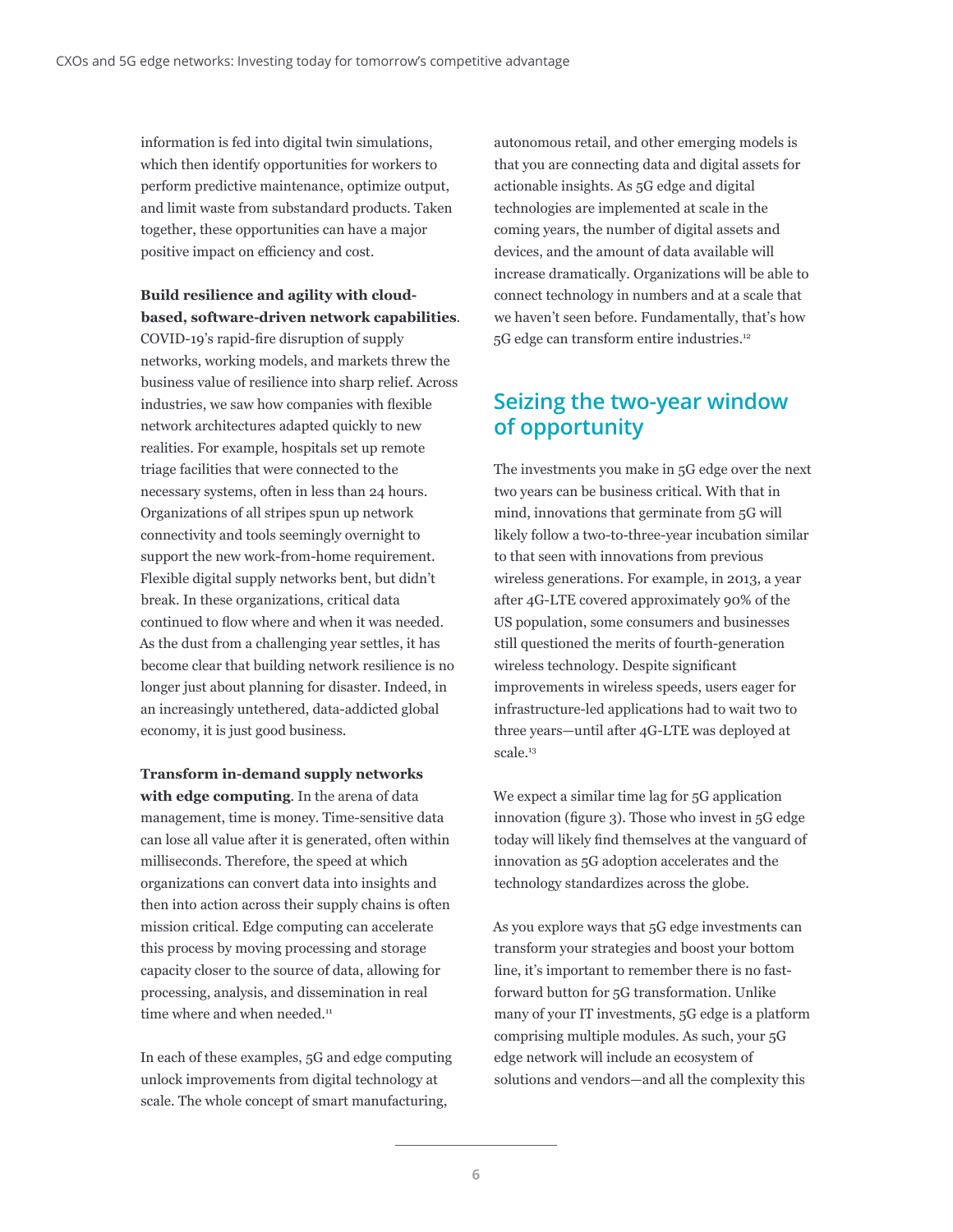#### FIGURE 3

### **Today's 5G edge investments can drive tomorrow's competitive advantage**

Infrastructure-led innovation typically has a 2–3 year lead time between when the infrastructure is deployed and new businesses emerge and start to scale. Actions over the next two years will determine the next wave of winner(s).



Source: Deloitte analysis.

entails. For example, which vendor will control your data? And who will manage your network?

Moreover, executives, especially CFOs, often struggle to justify network infrastructure investments because they look at the costs to build and base ROI from a single application or use case. When working with a modular platform representing multiple investments that will, by definition, require different ROI calculations, CFOs and other stakeholders can take a "stacked use case" approach in which they see infrastructure investments as a foundation for multiple use cases and a spectrum of opportunities.14

Finally, because 5G is still relatively new, it will likely take more time to set up a network, connect devices, and customize it to your business. The path from technology to business value, in other words, may be longer than that with "mature" technologies. But the potential benefits could make it well worth the effort. As an early adopter, your organization will likely enjoy operational and

strategic advantages that competitors taking a wait-and-see approach may not be able to easily duplicate. By the time everyone embraces 5G edge, competitive advantage will become harder to achieve. Caution can be costly.

The moment is now. As CXOs chart their companies' paths toward lasting competitive advantage, many increasingly find themselves at a crossroads. One path offers a continuation of the status quo with 4G network infrastructure technologies whose shelf life is waning, but not yet exhausted. The other path offers a promising, yet unproven future of self-driving vehicles, precision automation and robotics, telesurgery, autonomous retail, and augmented reality collaboration. But to realize this future, travelers should first transform their existing networking infrastructure with 5G, edge computing, and other emerging technologies—which for some could be something of a journey in itself.

Which path will you take?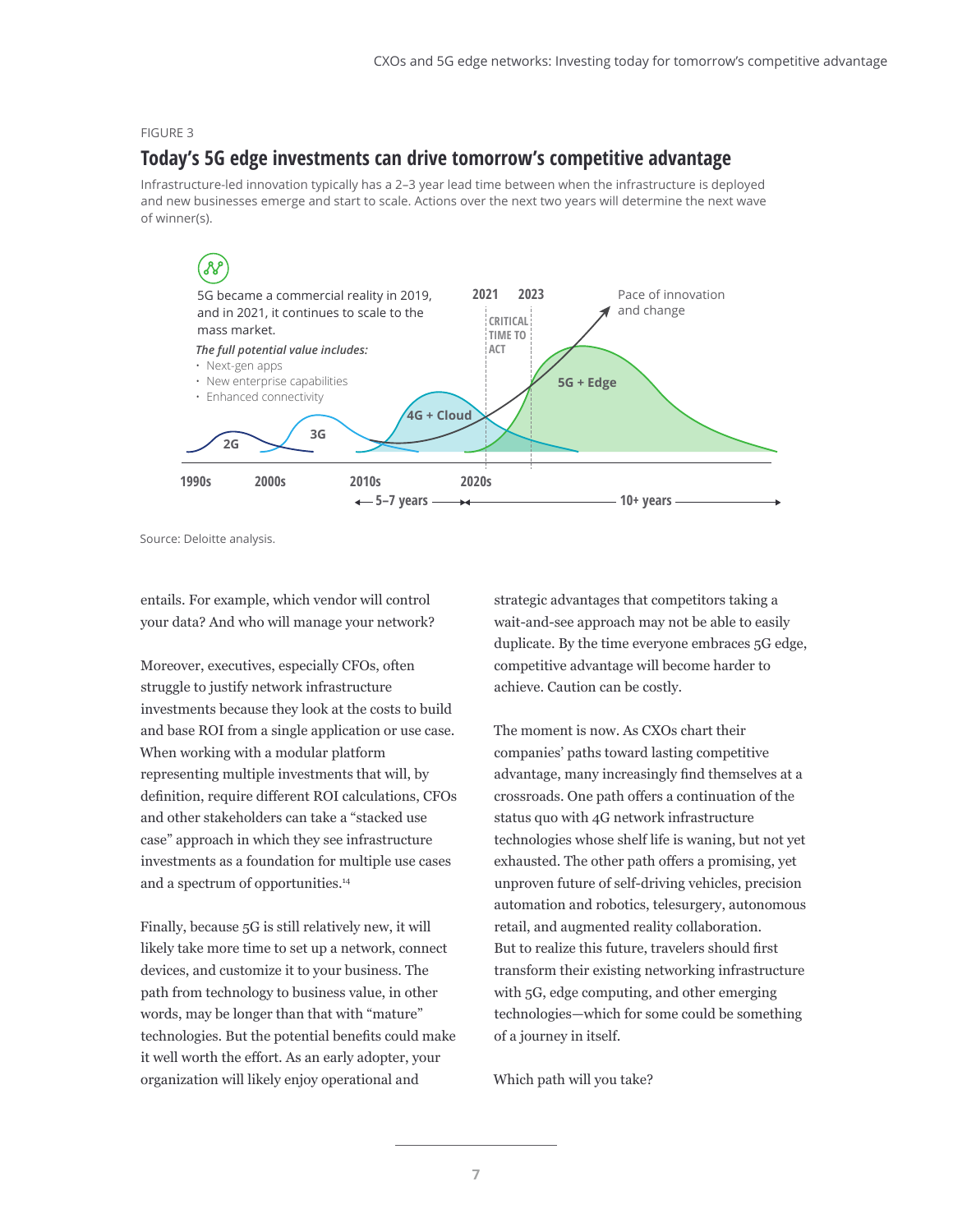# **Endnotes**

- 1. Jack Fritz et al., *Accelerating enterprise innovation and transformation with 5G and Wi-Fi 6: Deloitte's Study of Advanced Wireless Adoption, Global Edition*, Deloitte Insights, March 22, 2021.
- 2. Ibid.
- 3. Chris Arkenberg et al., *Gaining an intelligent edge: Edge computing and intelligence could propel tech and telecom growth: TMT Predictions 2021*, December 7, 2020.
- 4. Deloitte, *Cognitive technologies: A technical primer*, 2018.
- 5. Deloitte, "Supply unchained: Transforming a traditional cost center into a value driver," accessed May 22, 2021.
- 6. Kurt Marko, "'Grab-and-go'—why autonomous retail is ready for a breakout year," diginomica, October 21, 2020.
- 7. Marc Prosser, "Chinese port goes full robot with autonomous trucks and cranes," Singularity Hub, May 17, 2018; *Wired*, "Rotterdam is building the most automated port in the world," July 10, 2019.
- 8. Abby Kleckler, "Sobeys' Ocado-powered fulfillment center goes live," *Progressive Grocer*, April 28, 2020.
- 9. Deloitte, "Supply unchained."
- 10. *Medical Futurist*, "Digital twins and the promise of personalized medicine," March 19, 2020.
- 11. Ibid; Deloitte, "Supply unchained."
- 12. Kasegrande/Dolla[r interview,](https://www2.deloitte.com/us/en/pages/consulting/articles/take-five-on-5g-in-manufacturing.html) accessed May 22, 2021; Deloitte, "Take 5: 5G in manufacturing," accessed May 22, 2021.
- 13. Deloitte, "Plotting the course for 5G innovation," accessed May 22, 2021.
- 14. Naima Hoque Essing et al., *5G edge as an operations transformation platform: How a 5G edge platform can help leaders across industries transform operations*, Deloitte Insights, February 16, 2021.

# **Acknowledgments**

The authors would like to thank **Bill Briggs**, **Rahul Bajpai**, **Arpan Tiwari**, **Mic Locker**, **Susanne Hupfer**, **Doug McWhirter**, **Anh Nguyen Phillips**, **Stefanie Heng**, **Maria Wright**, **Cynthia Chang**, **Mary Hughes**, **Megan Ames**, and **Daniella Ramirez** for their contributions to this article.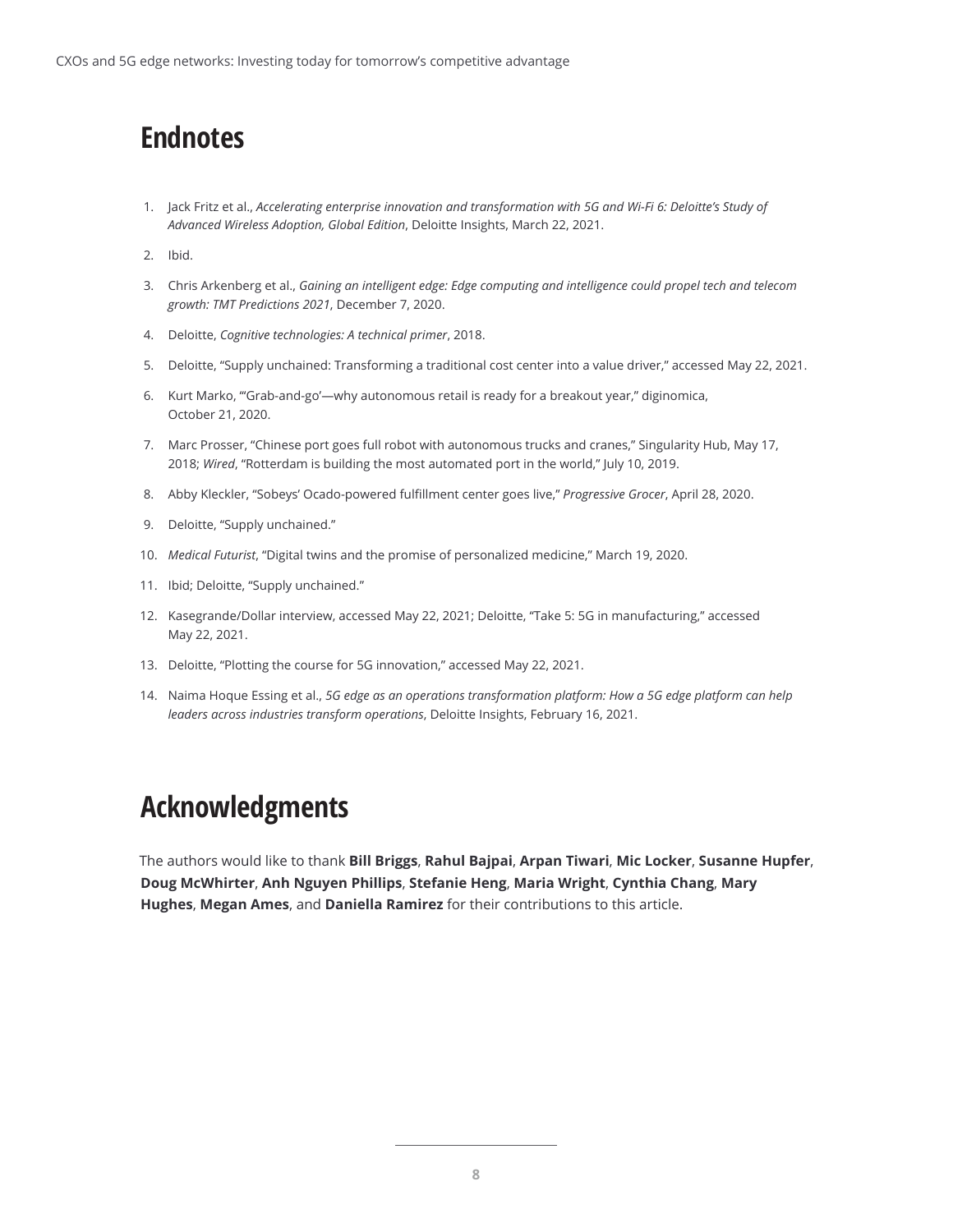# **About the authors**

#### **Jack Fritz | jacfritz@deloitte.com**

Jack Fritz is a principal in Deloitte Consulting LLP's Technology, Media, & Telecommunications (TMT) practice and is a leader of the firm's 5G and Edge Computing practice with over a decade of experience in the telecommunications industry. His work has focused on helping companies navigate strategic, technical, and regulatory choices as they pursue opportunities enabled by connectivity.

#### **Rob Kasegrande | rkasegrande@deloitte.com**

Rob Kasegrande is a managing director in Deloitte's Technology, Media & Telecommunications (TMT) practice and leads Deloitte's 5G and Edge Computing practice. With more than 20 years of experience in consulting, Kasegrande specializes in bringing emerging and innovative technologies to enterprise transformation programs. As the 5G and Edge Computing leader, Kasegrande supports clients across all industries transform their business using 5G and edge computing, advanced connectivity, and enabling technologies such as artificial intelligence, machine learning, and AR/VR. Kasegrande's experience also includes business and operating model design, intelligent and cognitive automation, digital transformation, network transformation, cloud migration, and merger integration.

#### **Jeff Loucks | jloucks@deloitte.com**

Jeff Loucks is the executive director of Deloitte's Center for Technology, Media, & Telecommunications, Deloitte Services LP. In his role, he conducts research and writes on topics that help companies capitalize on technological change. An award-winning thought leader in digital business model transformation, Loucks is especially interested in the strategies organizations use to adapt to accelerating change. Loucks' academic background complements his technology expertise. He has a bachelor of arts in political science from the Ohio State University, and a master of arts and PhD in political science from the University of Toronto.

#### **Naima Hoque Essing | nhoqueessing@deloitte.com**

Naima Hoque Essing is a research manager in Deloitte's Center for Technology, Media & Telecommunications, Deloitte Services LP. Her research focuses on the impact of emerging technology, business, and regulatory trends on industries and enterprises. Before joining Deloitte, Essing spent 15 years as a buy-side investment analyst covering the telecommunication and communication equipment sectors. She has a bachelor of science in economics from The Wharton School and a master of science from The MIT Sloan School of Management.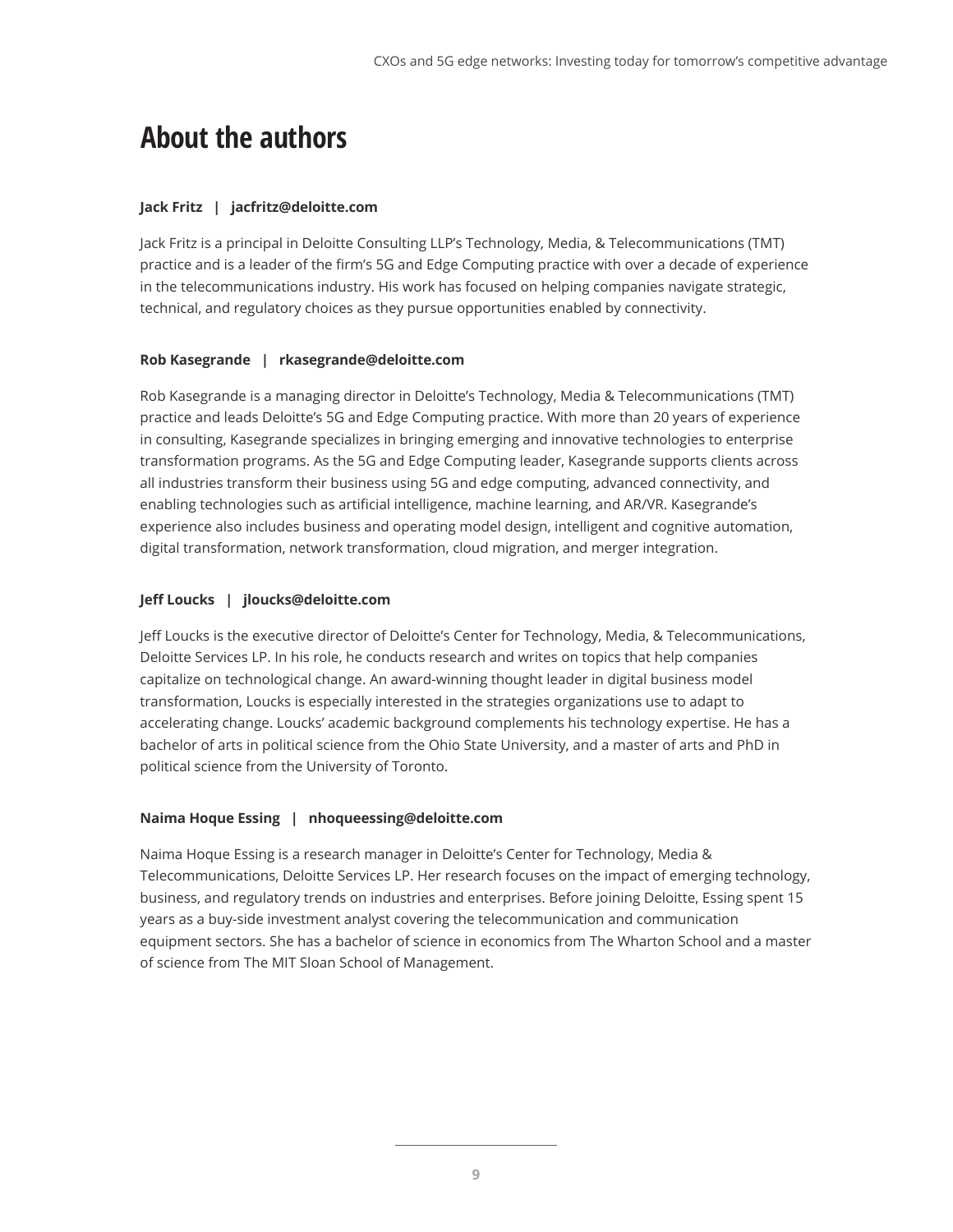# **Contact us**

*Our insights can help you take advantage of change. If you're looking for fresh ideas to address your challenges, we should talk.*

# **Practice leadership**

#### **Jack Fritz**

Principal | Deloitte Consulting LLP + 1 312 486 3526 | jacfritz@deloitte.com

Jack Fritz is a principal in Deloitte Consulting LLP's Technology, Media & Telecommunications (TMT) practice and is a leader of the firm's 5G and Edge Computing practice with over a decade of experience in the telecommunications industry.

#### **Rob Kasegrande**

Managing director | Deloitte Consulting LLP + 1 347 325 3772 | rkasegrande@deloitte.com

Rob Kasegrande is a managing director in Deloitte's Technology, Media & Telecommunications (TMT) practice and leads Deloitte's 5G and Edge Computing practice. With more than 20 years of experience in consulting, Kasegrande specializes in bringing emerging and innovative technologies to enterprise transformation programs.

### **The Deloitte Center for Technology, Media & Telecommunications**

#### **Jeff Loucks**

Executive director | The Deloitte Center for Technology, Media & Telecommunications | Deloitte Services LP

+ 1 614 477 0407 | jloucks@deloitte.com

Jeff Loucks is the executive director of Deloitte's Technology, Media & Telecommunications (TMT) center. In his role, he conducts research and writes on topics that help companies capitalize on technological change.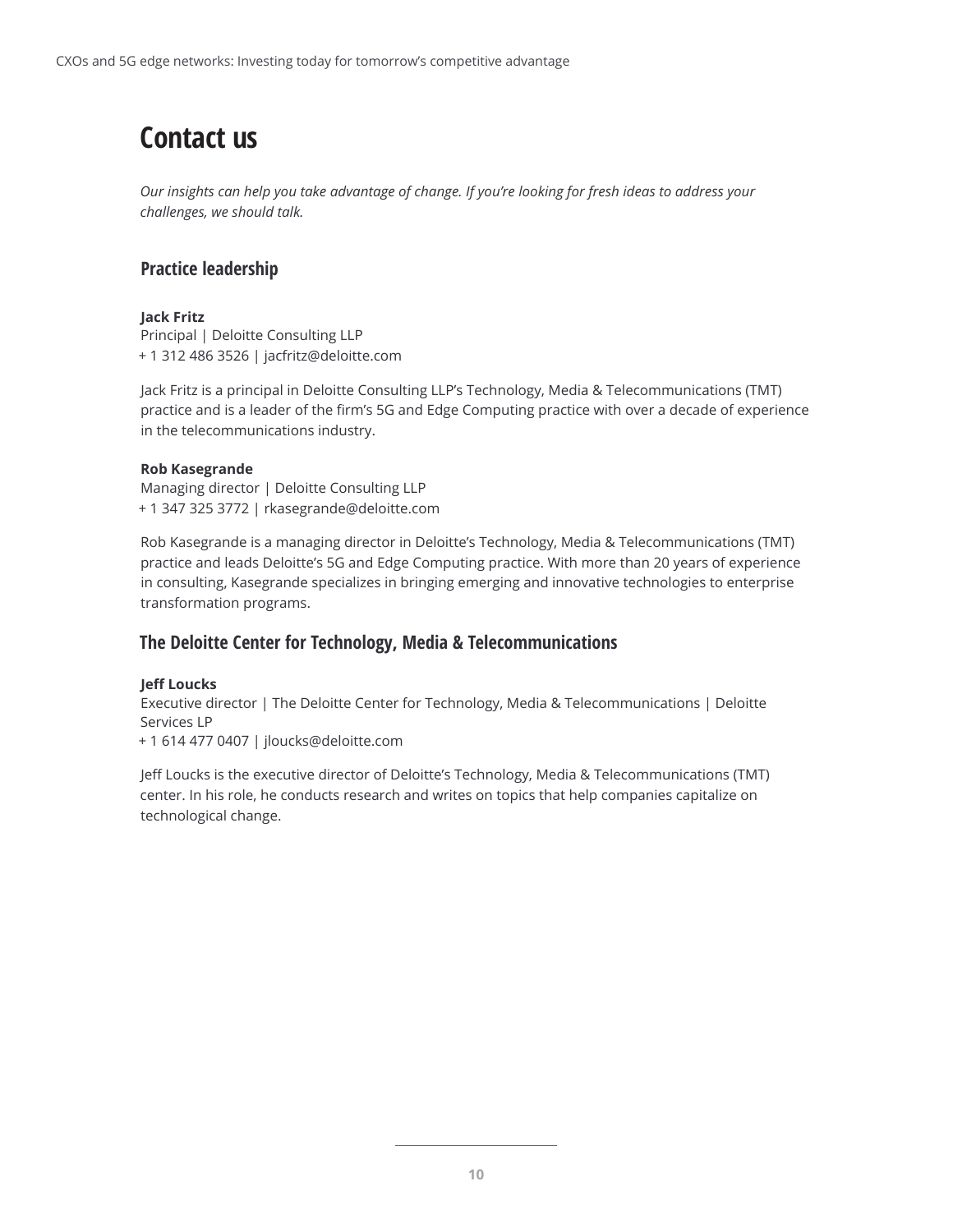# **About the Deloitte Center for Technology, Media & Telecommunications**

Deloitte's Center for Technology, Media & Telecommunications (TMT) conducts research and develops insights to help business leaders see their options more clearly. Beneath the surface of new technologies and trends, the center's research will help executives simplify complex business issues and frame smart questions that can help companies compete—and win—both today and in the near future. The center can serve as a trusted adviser to help executives better discern risk and reward, capture opportunities, and solve tough challenges amid the rapidly evolving TMT landscape.

### **Connect**

To learn more about the Deloitte Center for Technology, Media & Telecommunications and to stay up to date on our latest research and insights, please visit **[www.deloitte.com/us/tmtcenter](http://www.deloitte.com/us/tmtcenter)**.

### **Subscribe**

To receive TMT email communications, please subscribe at **<https://my.deloitte.com/subscriptions.html>** and select your areas of interest.

### **Engage**

Follow us on Twitter at **[@DeloitteTMT](https://twitter.com/DeloitteTMT?ref_src=twsrc%5Egoogle%7Ctwcamp%5Eserp%7Ctwgr%5Eauthor)**.

#### **Connected Everything: 5G and Edge Computing solutions**

Our [5G and Edge Computing](https://www2.deloitte.com/us/en/pages/consulting/solutions/5g-edge-computing-solutions.html?id=us:2em:3na:5gcxo:awa:di:061821) practice enables organizations to define their strategic vision and business model, implement an operating model and capabilities, and transform people, processes, and technology—all powered by advanced connectivity solutions, such as 5G and edge. We bring together a team of SMEs who have spent their careers in telecommunications, paired with industry SMEs and advisory experts to deliver the full breadth of capabilities.

**If you'd like to be notified of new research and insights from Deloitte about 5G and edge computing, please subscribe to our [email list.](https://www2.deloitte.com/us/en/pages/about-deloitte/articles/subscribe-to-receive-5g-and-edge-computing-insights.html?id=us:2em:3na:5gcxo:eng:di:061821)**